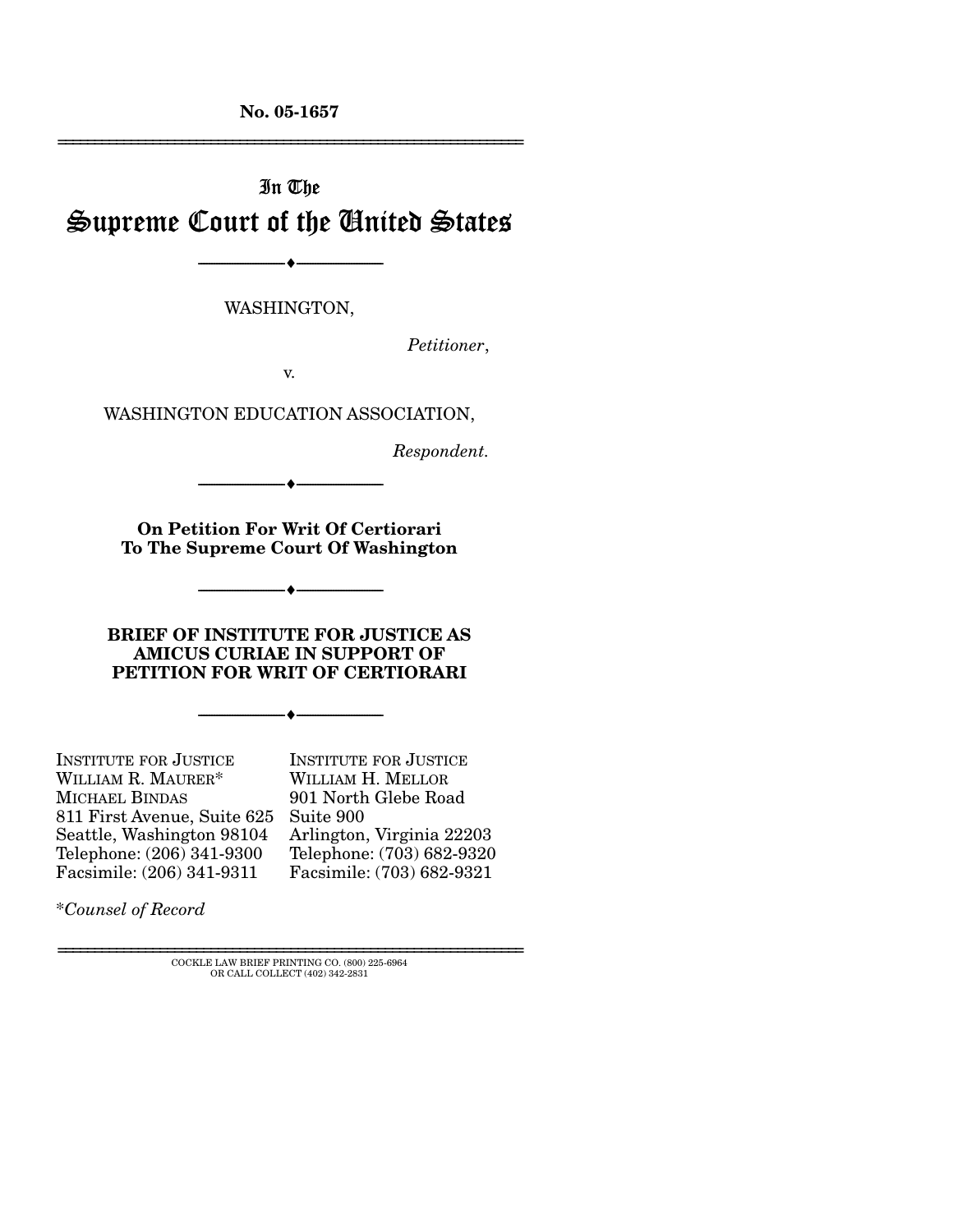# TABLE OF CONTENTS

Page

|      |                                                                                                                                                                                                                                   | ii             |
|------|-----------------------------------------------------------------------------------------------------------------------------------------------------------------------------------------------------------------------------------|----------------|
|      |                                                                                                                                                                                                                                   | $\mathbf{1}$   |
|      |                                                                                                                                                                                                                                   | $\overline{2}$ |
|      | REASONS FOR GRANTING REVIEW                                                                                                                                                                                                       | $\overline{4}$ |
| I.   | SHOULD RESOLVE<br>THIS COURT<br>THE<br>OF WHETHER<br>QUESTION<br><b>PROVIDING</b><br><b>PROTECTIONS</b><br><b>TO</b><br><b>NONMEMBERS</b><br>VIO-<br>LATES OR EVEN IMPLICATES A UNION'S<br>FIRST AMENDMENT RIGHTS                 | 4              |
|      | Section 760 And Agency Shop Agreements<br>A.                                                                                                                                                                                      | 5              |
|      | The Washington Supreme Court's Decision<br>Β.<br>Misinterprets This Court's Holdings                                                                                                                                              | 6              |
|      | Section 760 Does Not Implicate Any Consti-<br>$C_{\cdot}$<br>tutional Rights Possessed By The Union                                                                                                                               | 8              |
| II.  | NECESSARY BECAUSE<br>REVIEW IS<br>THE<br>WASHINGTON SUPREME COURT'S HOLDING<br>THAT "OPT-OUT" PROVISIONS ARE CONSTI-<br>TUTIONALLY MANDATED IMPLICATES THE<br>RIGHTS OF NONMEMBERS TO REFUSE TO<br>ANNOUNCE THEIR POLITICAL VIEWS | 10             |
| III. | A CONCLUSION THAT "DISSENT IS NOT<br>TO BE PRESUMED" IS NEITHER CON-<br>STITUTIONALLY NOR LOGICALLY RE-                                                                                                                           | 14             |
| IV.  | THIS COURT SHOULD GRANT REVIEW<br>TO DETERMINE<br>THE CONSTITUTIONAL<br>VIABILITY OF "PAYCHECK PROTECTION"                                                                                                                        | 15             |
|      |                                                                                                                                                                                                                                   | 17             |
|      |                                                                                                                                                                                                                                   |                |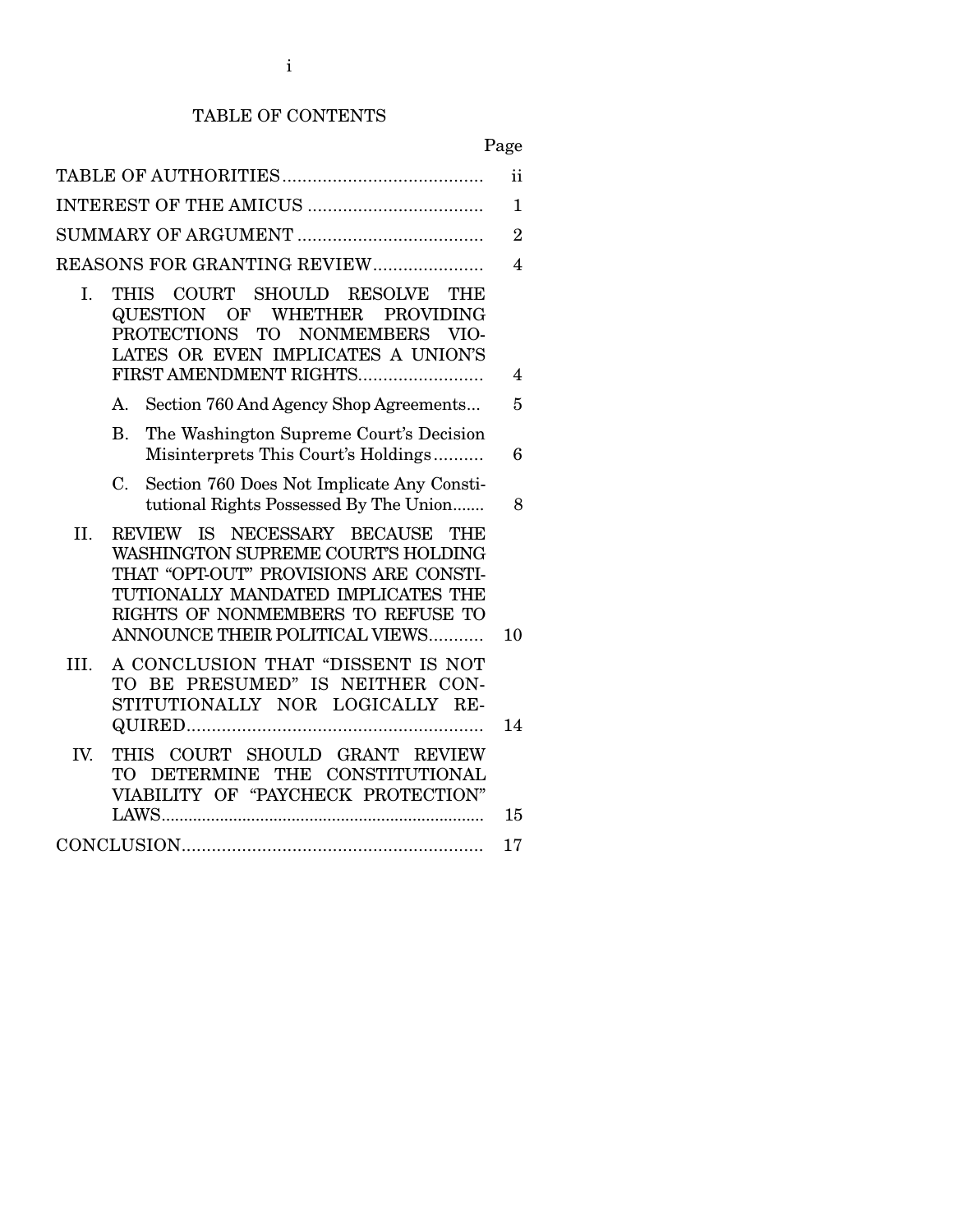# Page

# CASES

| Abood v. Detroit Bd. of Educ., 431 U.S. 209                                                   |
|-----------------------------------------------------------------------------------------------|
| Bhd. of Ry. & S.S. Clerks v. Allen, 373 U.S. 113                                              |
| Chicago Teachers Union Local 1 v. Hudson, 475                                                 |
| Cochran v. Veneman, 359 F.3d 263 (3d Cir. 2004),<br>vacated and remanded sub nom. Johanns v.  |
| Comme'ns Workers of Am. v. Beck, 487 U.S. 735                                                 |
| Ellis v. Bhd. of Ry., Airline & S.S. Clerks, 466 U.S.                                         |
| Gilpin v. Am. Fed'n of State, County, and Mun.<br>Employees, AFL-CIO, 875 F.2d 1310 (7th Cir. |
| Int'l Ass'n of Machinists v. Street, 367 U.S. 740                                             |
| Johanns v. Livestock Mktg. Ass'n, 544 U.S. 550                                                |
| Lehnert v. Ferris Faculty Ass'n, 500 U.S. 507 (1991)  6, 7, 8                                 |
| May v. McNally, 55 P.3d 768 (Ariz. 2002), cert.                                               |
| McConnell v. Federal Election Commission, 540                                                 |
| NAACP v. Alabama, 357 U.S. 449 (1958)  10                                                     |
| Police Dep't of Chicago v. Mosley, 408 U.S. 92 (1972) 4                                       |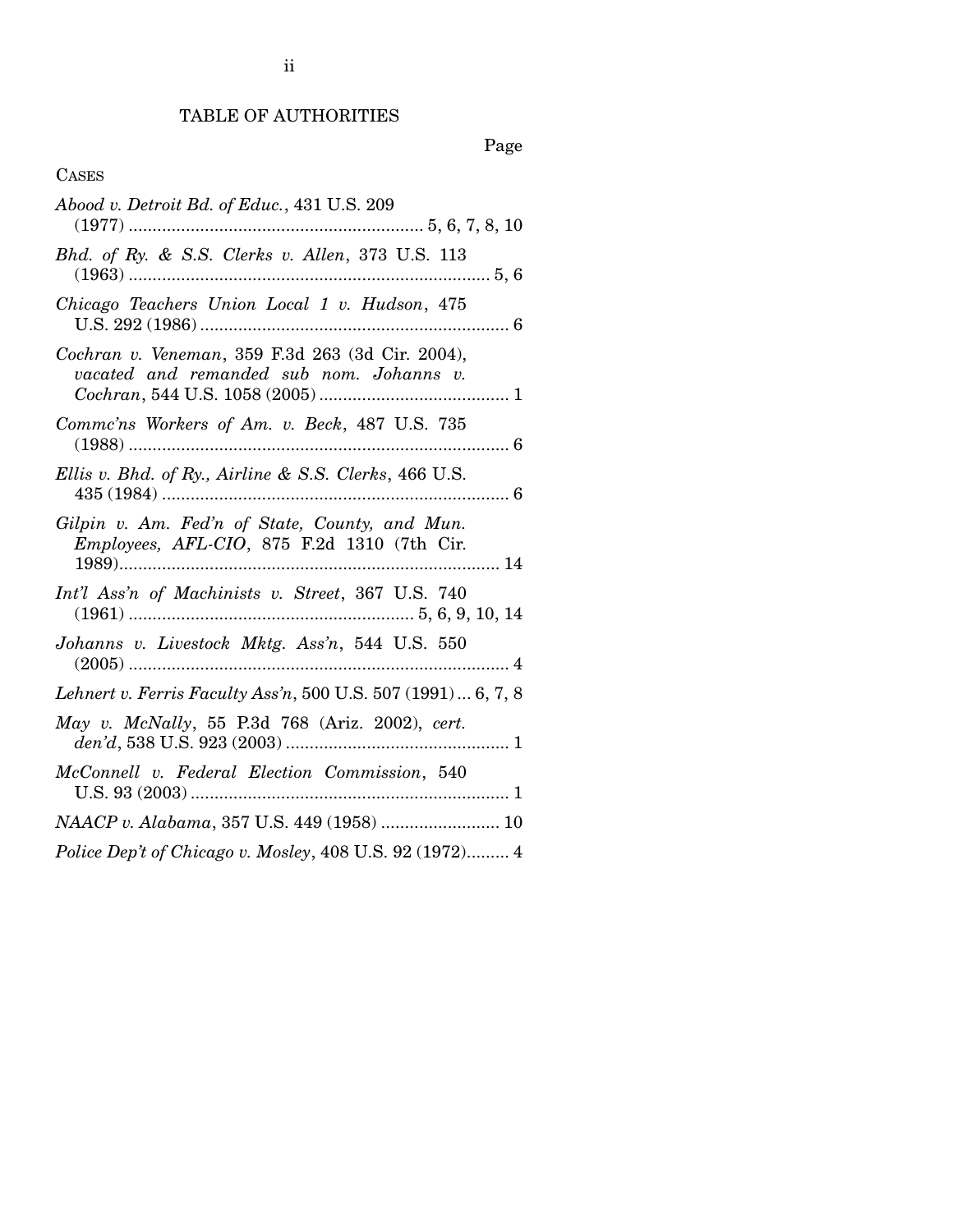# TABLE OF AUTHORITIES – Continued

Page

| Randall v. Sorrell, __ U.S. __, 126 S. Ct. 2479                                                       |  |
|-------------------------------------------------------------------------------------------------------|--|
| Ry. Employees' Dept. v. Hanson, 351 U.S. 225 (1956) 5                                                 |  |
| W. Va. Bd. of Educ. v. Barnette, 319 U.S. 624 (1943) 4                                                |  |
| Wisconsin Right to Life, Inc. v. Federal Election<br>Commission, __ U.S. __, 126 S. Ct. 1016 (2006) 1 |  |

# **STATUTES**

# OTHER MATERIALS

| Aron Greg, The Constitutionality of Requiring                                                                                                                                                        |
|------------------------------------------------------------------------------------------------------------------------------------------------------------------------------------------------------|
| Annual Renewal of Union Fee Objections in an                                                                                                                                                         |
|                                                                                                                                                                                                      |
|                                                                                                                                                                                                      |
| Joe Knollenberg, The Changing of the Guard:<br>Republicans Take on Labor and the Use of Man-<br>datory Dues or Fees for Political Purposes, 35                                                       |
| Michael C. Kochkodin, A Good Politician Is One<br>that Stays Bought: An Examination of Paycheck<br>Protection Acts & Their Impact on Union Politi-<br>cal Campaign Spending, 2 U. Pa. J. Lab. & Emp. |
| -16                                                                                                                                                                                                  |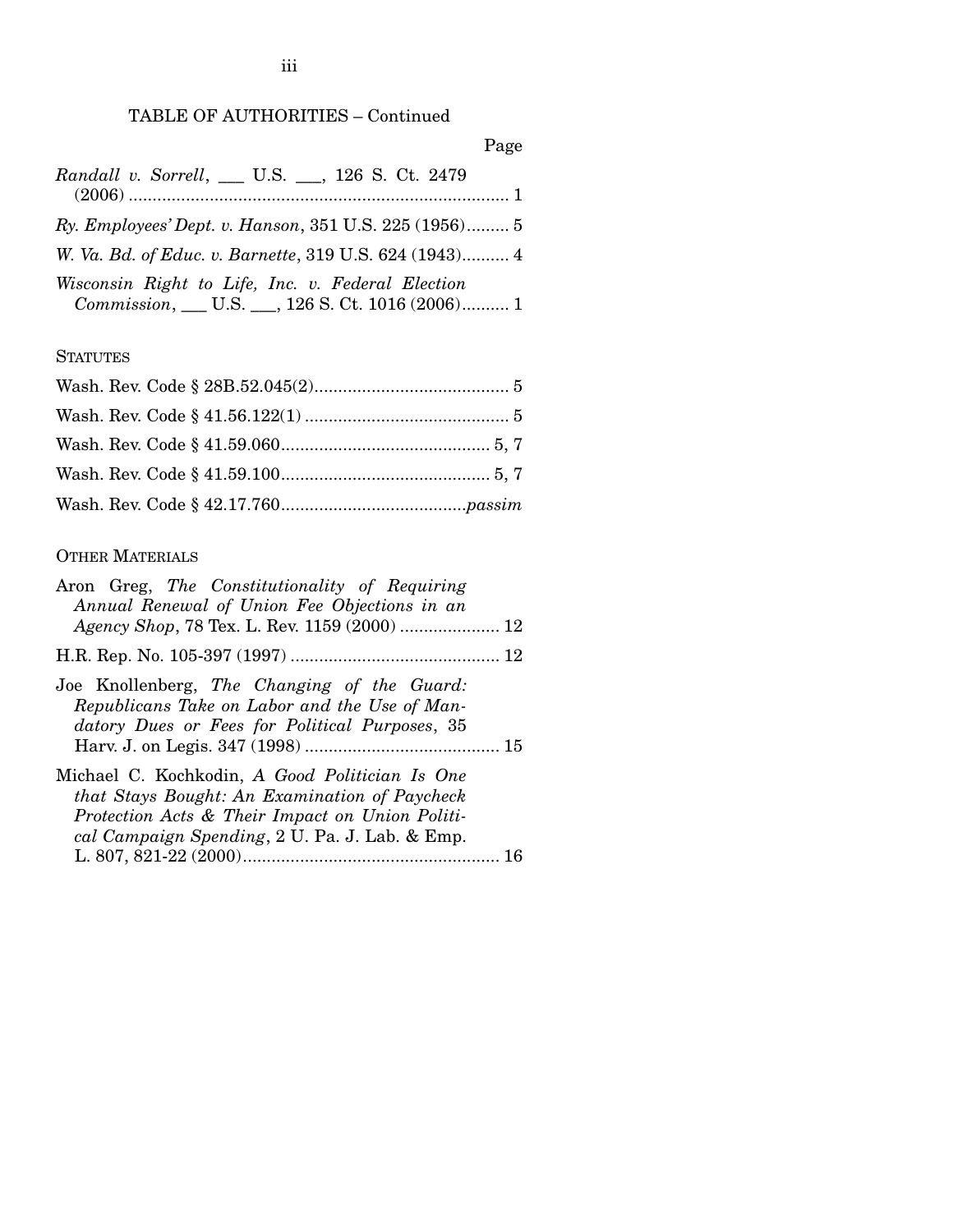iv

# TABLE OF AUTHORITIES – Continued

Page

| R. Bradley Adams, Union Dues and Politics: Work- |  |
|--------------------------------------------------|--|
| ers Speak out Against Unions Speaking for Them,  |  |
| 10 U. Fla. J.L. & Pub. Pol'y 207 (1998) 16       |  |
|                                                  |  |
|                                                  |  |
|                                                  |  |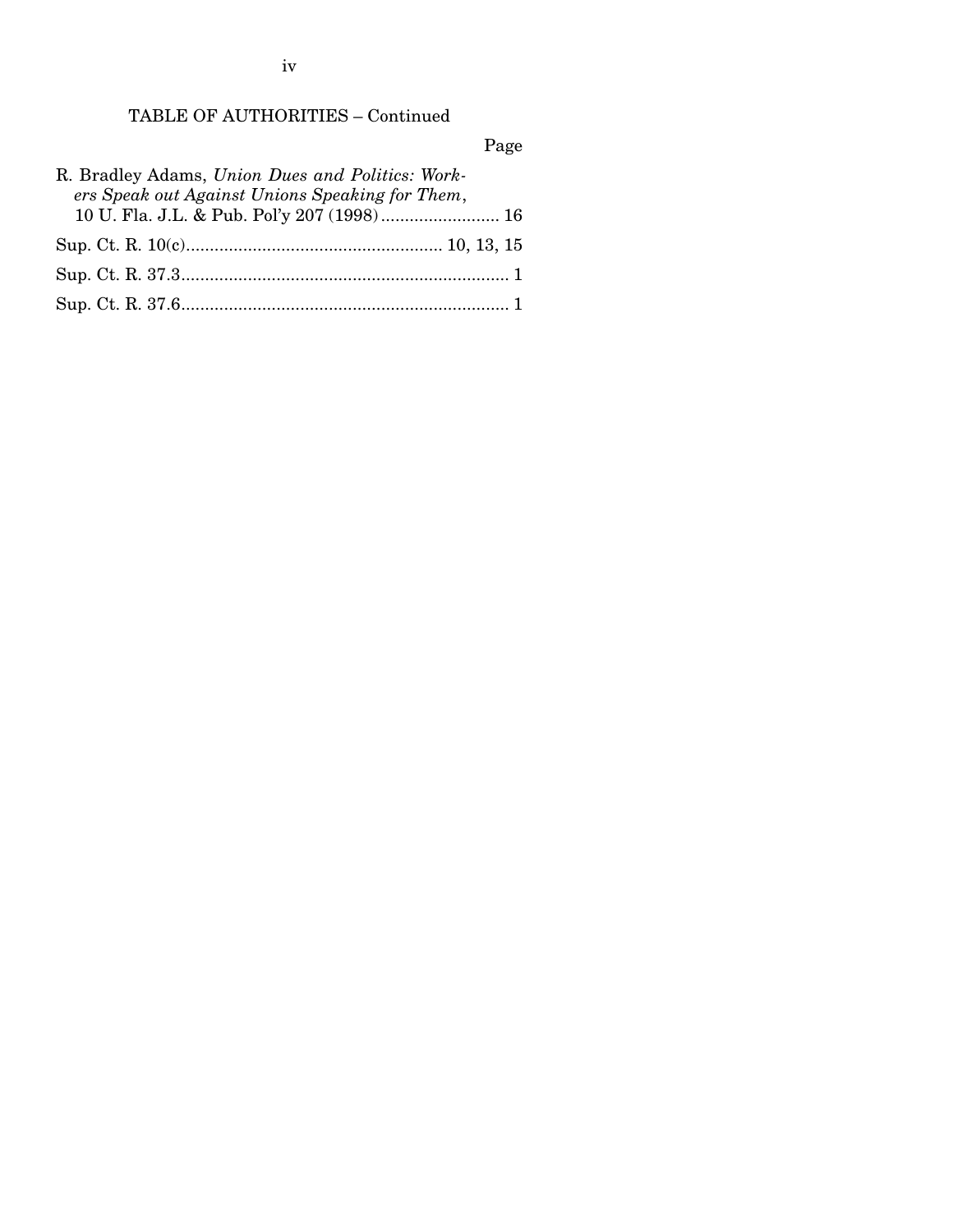#### **INTEREST OF THE AMICUS**

 Pursuant to Rule 37.3 of this Court, the Institute for Justice (the "Institute") respectfully submits this amicus curiae brief in support of Petitioner State of Washington Public Disclosure Commission (WPDC).<sup>1</sup>

 The Institute is a nonprofit public interest legal center dedicated to defending the essential foundations of a free society: private property rights, economic and educational liberty, and the free exchange of ideas. The Institute litigates First Amendment cases throughout the country and files amicus curiae briefs in important cases nationwide, including this Court's decisions in *Randall v. Sorrell*,

\_\_\_ U.S. \_\_\_, 126 S. Ct. 2479 (2006), *Wisconsin Right to Life, Inc. v. Federal Election Commission*, \_\_\_ U.S. \_\_\_, 126 S. Ct. 1016 (2006), and *McConnell v. Federal Election Commission*, 540 U.S. 93 (2003). The Institute regularly brings cases on behalf of individuals whose right to speak and associate has been infringed by actions of the government. In particular, the Institute has represented plaintiffs in a number of actions challenging governmental regulations that compel individuals to finance speech with which they disagree. *See Cochran v. Veneman*, 359 F.3d 263 (3d Cir. 2004), *vacated and remanded sub nom. Johanns v. Cochran*, 544 U.S. 1058 (2005) (suit challenging Dairy Promotion Stabilization Act); *May v. McNally*, 55 P.3d 768 (Ariz. 2002), *cert. denied*, 538 U.S. 923 (2003)

<sup>&</sup>lt;sup>1</sup> The Institute has received consent from counsel of record pursuant to Sup. Ct. R. 37.3, as submitted with this brief. The Institute affirms, pursuant to Sup. Ct. R. 37.6, that no counsel for any party authored this brief in whole or in part and that no person or entity made a monetary contribution specifically for the preparation or submission of this brief.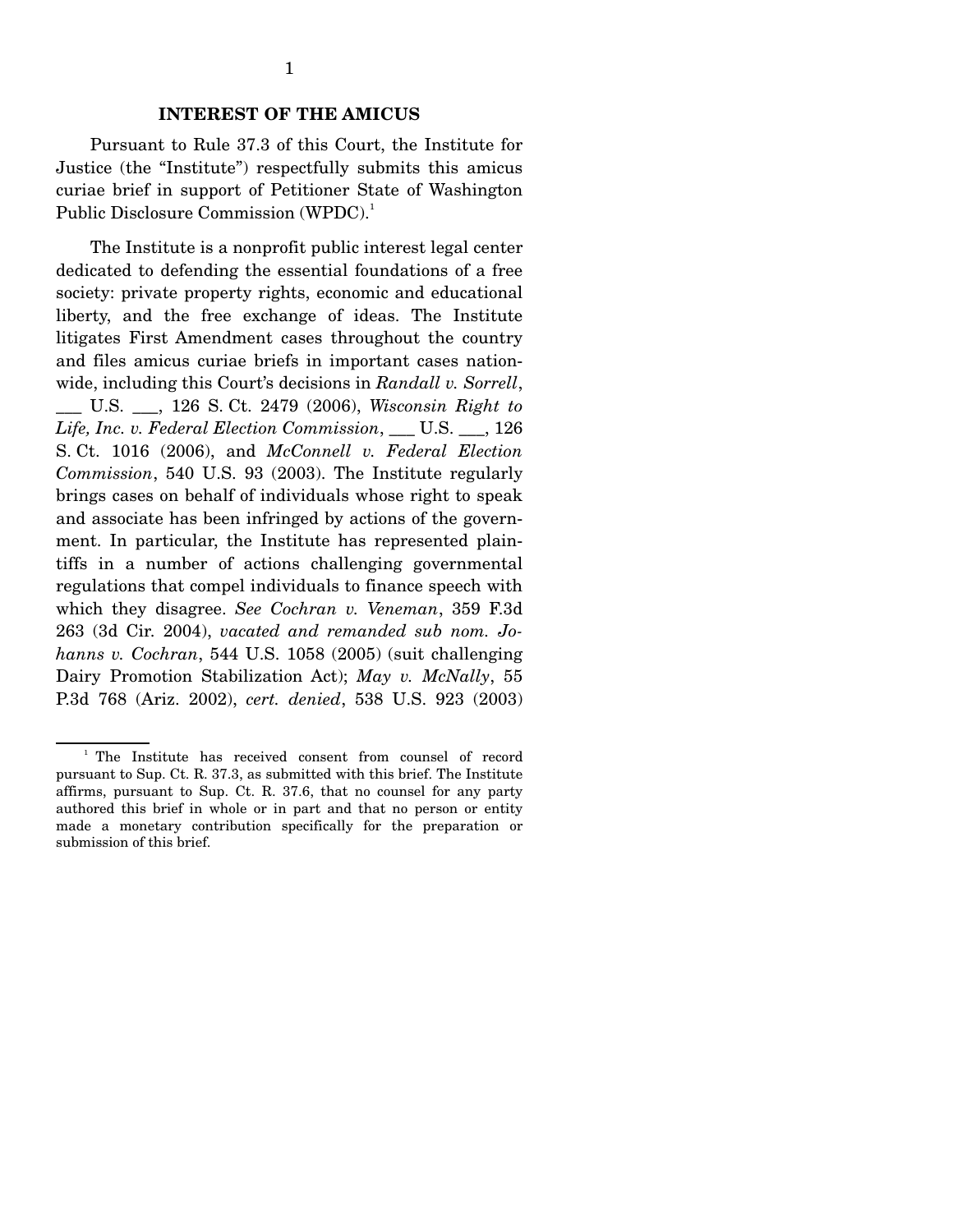(suit challenging public financing of campaigns under Arizona's Citizens Clean Elections Act).

 While the Institute concurs entirely with the WPDC's Petition, the Institute believes that its legal perspective and experience will provide additional points useful for this Court's analysis of this issue.

### **SUMMARY OF ARGUMENT**

--------------------------------- ♦ ---------------------------------

 This case is significant because it concerns statutory protections of workers in an "agency shop" who (i) choose not to join the union, and (ii) refuse to support that union's political agenda. The Institute will show that the rationale adopted by the Washington Supreme Court below undermines steps the State of Washington has taken to ensure that such workers are not forced to support political activities to which they object. That court created a new "right" to have unions obtain, by the most convenient means possible, the fees of nonmembers for use in political activities. It did so by radically misinterpreting decisions of this Court concerning the use of agency shop fees to the point where the Washington Supreme Court's decision conflicts with and undermines this Court's decisions. The touchstone in this Court's decisions has been a concern for protecting the *nonmember*, not the union. In contrast to the Washington Supreme Court's conclusion, this Court has never recognized that a union possesses any right at all in having the government be its political fundraiser and collection agency.

 Additionally, the Institute will demonstrate that the Washington Supreme Court's decision is inconsistent with the right of individuals to keep their political beliefs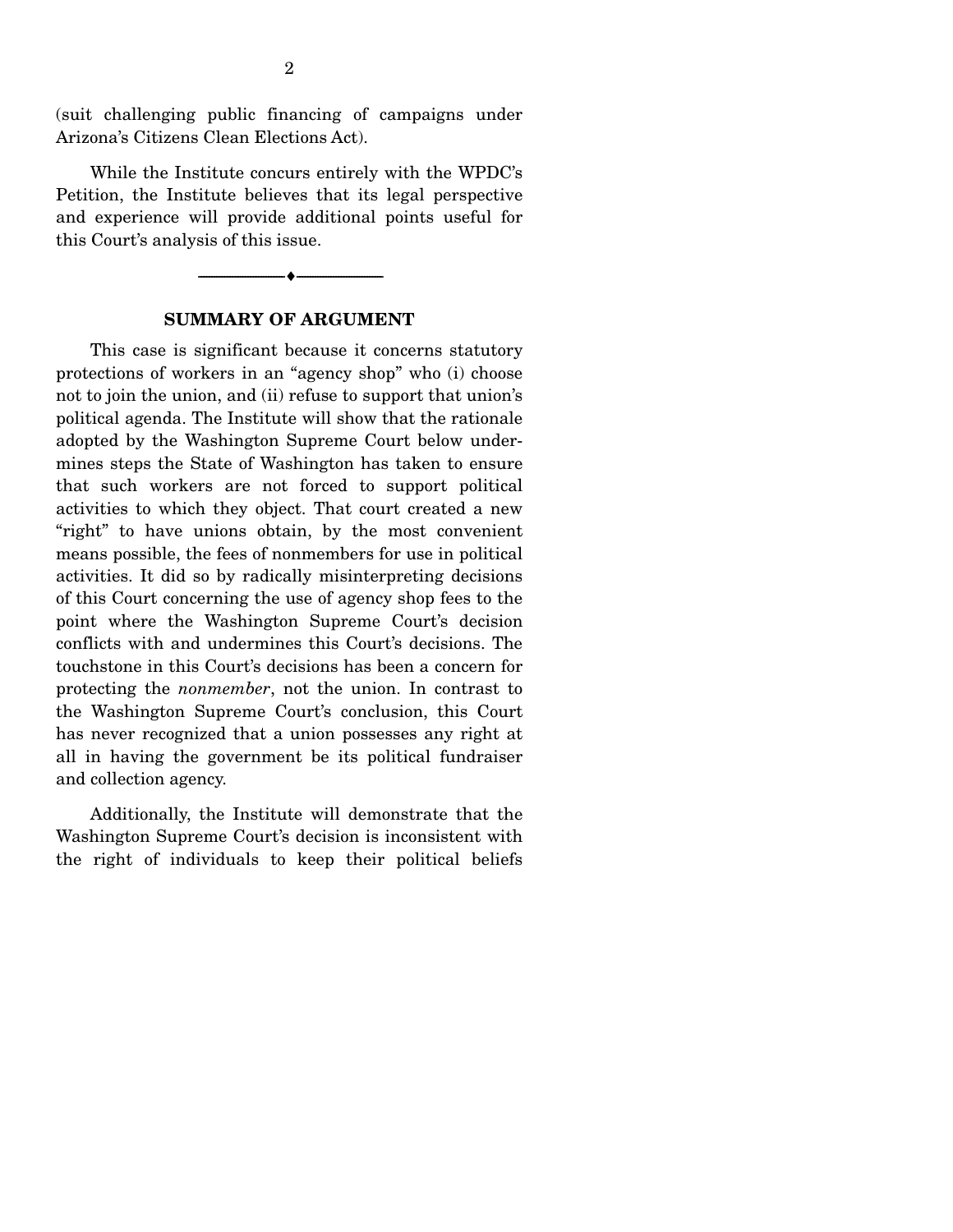private, especially in the face of possible coercion and retaliation. A procedure under which a nonmember has the burden to object to the union's use of her fees for political purposes requires the nonmember to identify herself to that same union as a person who disagrees with the union's political activity. This violates the nonmember's right to refuse to announce or express her political views. The procedure created by the State of Washington, on the other hand, does not require nonmembers to announce to the union that they do not support its political agenda; instead, the dissenting nonmember may simply not respond to the union's request for permission. Washington's procedure thus preserves at least some aspect of the nonmember's right to keep her political views private.

 Third, the Institute will demonstrate the Washington Supreme Court's reliance on a statement from this Court that "dissent is not to be presumed" is neither constitutionally nor logically required.

 Finally, the Institute believes that this Court should grant the Petition in order to set national guidelines regarding the constitutionality of "paycheck protection" acts. The Washington Supreme Court's decision, if allowed to stand, casts significant doubt on whether such acts are constitutional. This Court should accept review and set clear guidelines for Congress and the states when they consider this issue.

--------------------------------- ♦ ---------------------------------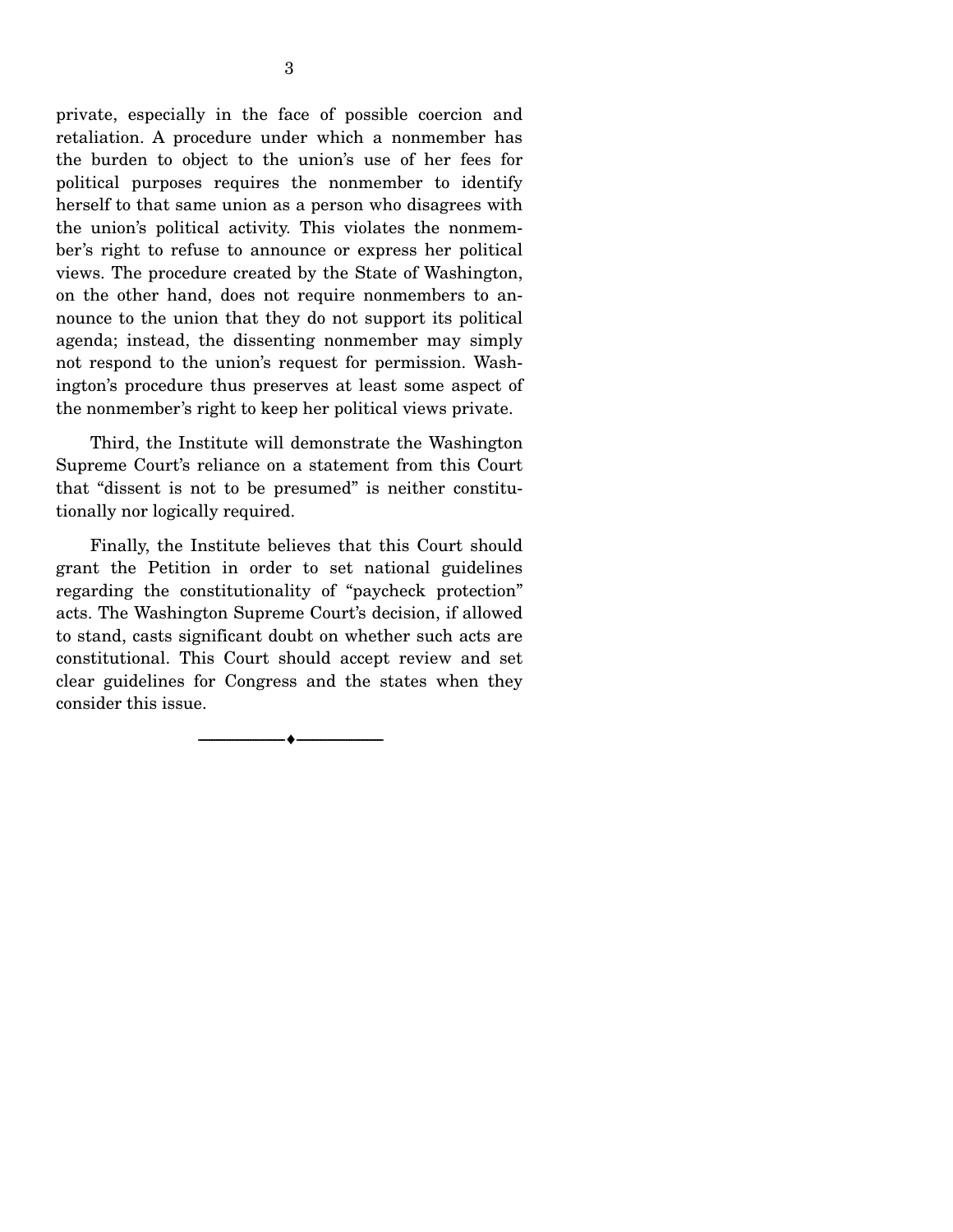#### **REASONS FOR GRANTING REVIEW**

### **I. THIS COURT SHOULD RESOLVE THE QUES-TION OF WHETHER PROVIDING PROTEC-TIONS TO NONMEMBERS VIOLATES OR EVEN IMPLICATES A UNION'S FIRST AMENDMENT RIGHTS**

 Both the union and the nonmember have a constitutional right to not have the government silence their speech, particularly on the basis of its content or subject matter. *See Police Dep't of Chicago v. Mosley*, 408 U.S. 92, 95 (1972) ("But, above all else, the First Amendment means that government has no power to restrict expression because of its message, its ideas, its subject matter, or its content."). Likewise, both parties have a constitutional right to not have the government compel them to speak. *See W. Va. Bd. of Educ. v. Barnette*, 319 U.S. 624, 634 (1943) (First Amendment does not permit authorities to compel a person to utter a message with which he does not agree). As is discussed further below, both parties also have a right to not fund private speech with which they disagree. *See Johanns v. Livestock Mktg. Ass'n*, 544 U.S. 550, 558 (2005) (discussing cases holding that individuals have the right to refuse exactions that fund speech by private entities).

 To this panoply of rights, the Washington Supreme Court has added one more, which it manufactured just for this proceeding: unions have the right to obtain, in the most convenient way possible, money from people who are not members in order to fund the union's political speech. App. 19a. The court was unable to point to any case law, from this Court or any other, in which such a right is acknowledged, much less used to strike down a properly enacted law. This is because there is no such right. As is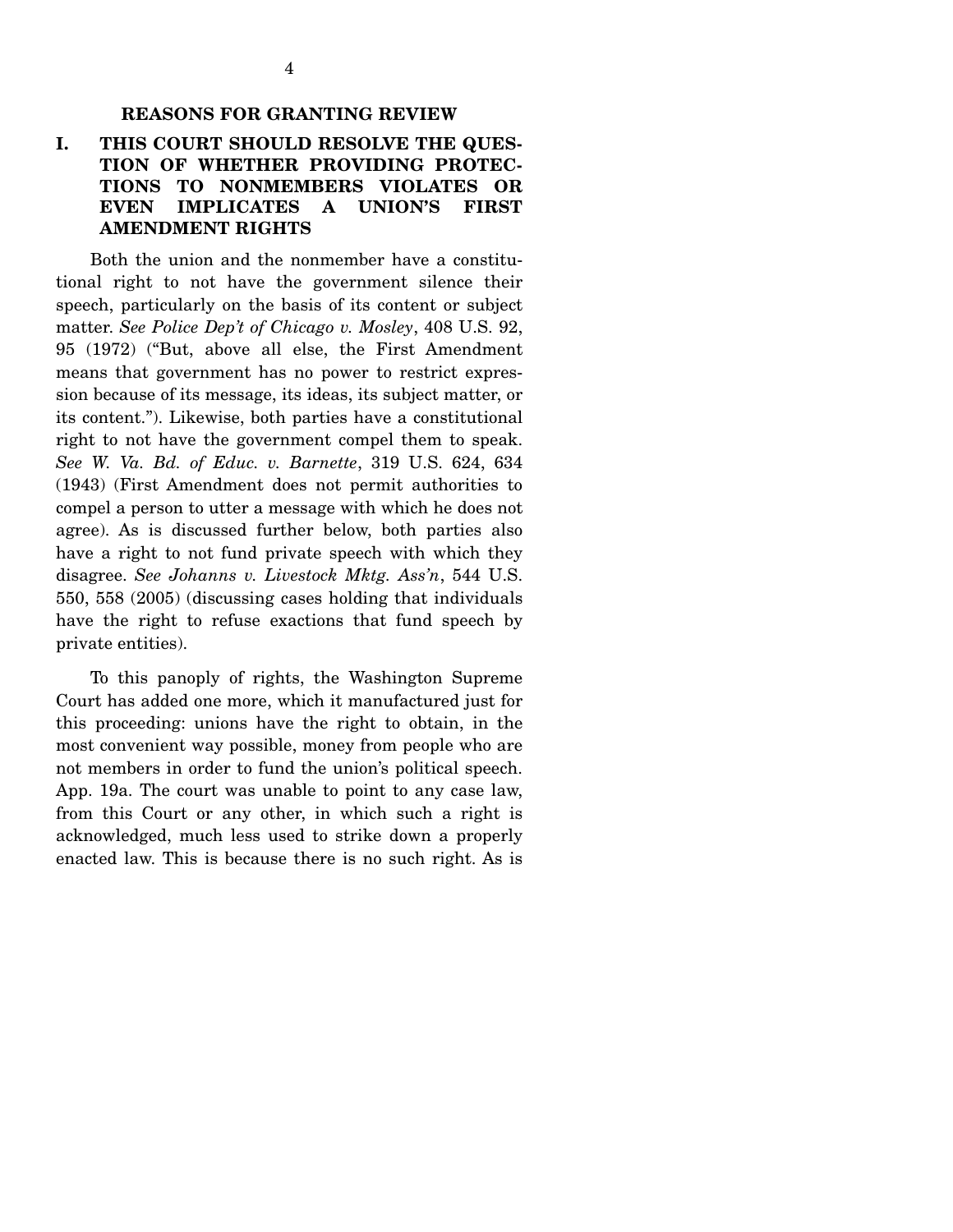discussed below, the court has fundamentally misinterpreted this Court's precedent to concoct this previously unknown "right." Had the court properly read this Court's precedent, however, it would have concluded that the union does not possess such a right and that any governmental conditions on the union's collection of fees from people who do not wish to associate with it are both fair and constitutional. In other words, the Washington law at issue here is not unconstitutional because it does not implicate – much less violate – any rights the union possesses under the First Amendment.

#### **A. Section 760 And Agency Shop Agreements**

 Washington law creates a system for union representation of local government employees in which a union and a local government employer may agree to an arrangement in which every employee represented by a union must pay, as a condition of employment, a service fee equal to the amount of union dues. Wash. Rev. Code § 28B.52.045(2), App. at 124a; Wash. Rev. Code § 41.56.122(1), App. at 129a; Wash. Rev. Code § 41.59.100, App. at 131a. This arrangement, known as an "agency shop" agreement, requires fee payment by every employee of any local government that has entered into such an agreement, regardless of whether the employee is a member of the union or not. *See Abood v. Detroit Bd. of Educ.*, 431 U.S. 209, 211 (1977). Through a series of decisions dating back fifty years, this Court has made clear that, if the nonmember objects, a union may not use a nonmember's fees collected pursuant to an agency shop agreement for matters unrelated to collective bargaining. *Ry. Employees' Dept. v. Hanson*, 351 U.S. 225, 235 (1956); *Int'l Ass'n of Machinists v. Street*, 367 U.S. 740, 768-69 (1961); *Bhd. of Ry. & S.S. Clerks v. Allen*, 373 U.S.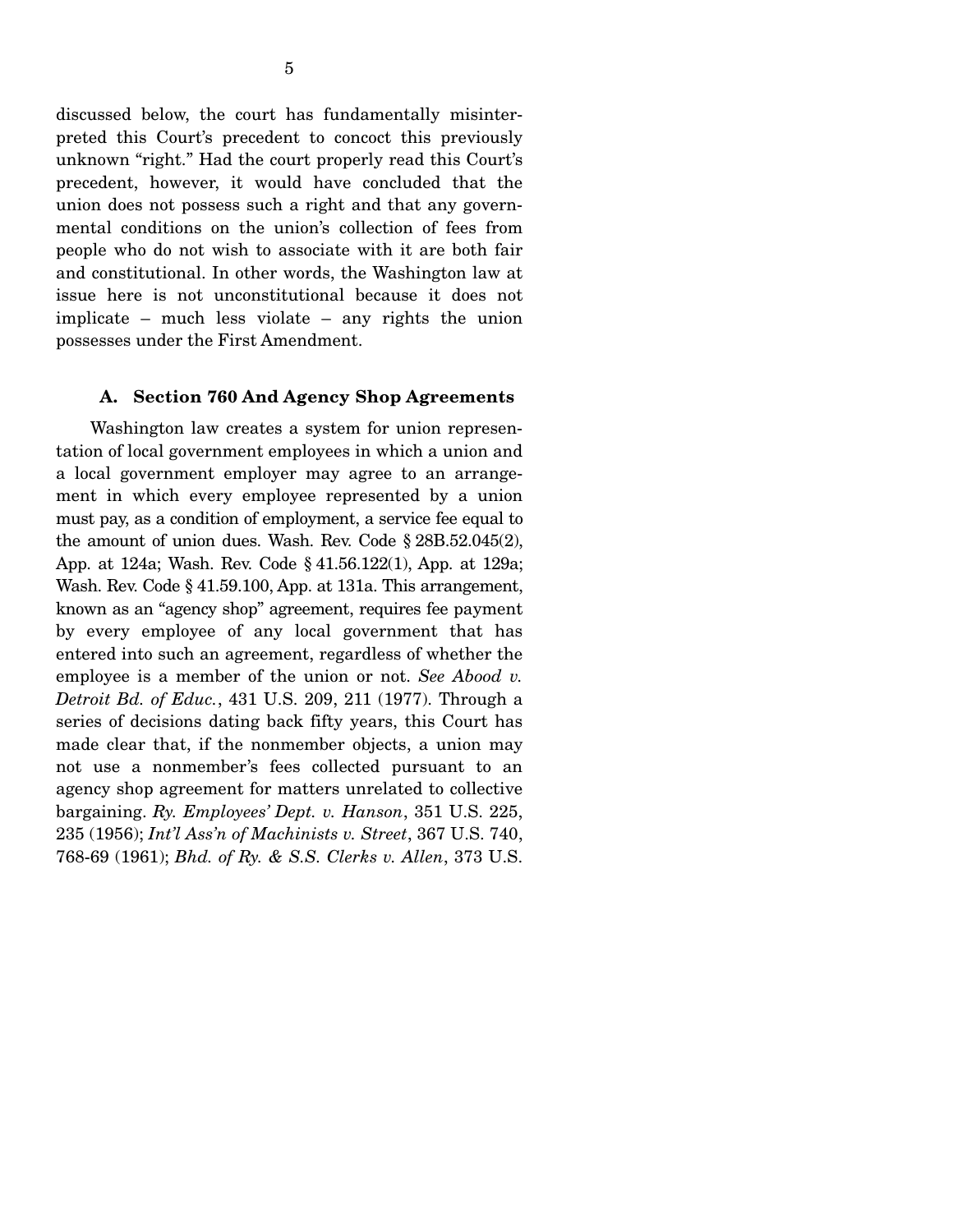113, 118 (1963); *Abood*, 431 U.S. at 234; *Ellis v. Bhd. of Ry., Airline & S.S. Clerks*, 466 U.S. 435, 448 (1984); *Chicago Teachers Union Local 1 v. Hudson*, 475 U.S. 292, 303 (1986); *Commc'ns Workers of Am. v. Beck*, 487 U.S. 735, 762-63 (1988); *Lehnert v. Ferris Faculty Ass'n*, 500 U.S. 507, 519-22 (1991). Among the activities that do not fall within the "collective bargaining" umbrella is a union's use of such fees to promote its political agenda. *Abood*, 431 U.S. at 234.

 The Washington law at issue here provides additional protections to nonmembers on top of the constitutional protections recognized in the case law cited above. Under the Washington law, a union may not use a nonmember's fees for political purposes unless the nonmember gives the union affirmative authorization for it to do so. Wash. Rev. Code § 42.17.760 ("Section 760"). In other words, Section 760 mandates that a union may only use a nonmember's fees for political purposes if the nonmember "opts-in" to the union's political program.

### **B. The Washington Supreme Court's Decision Misinterprets This Court's Holdings**

 The Washington Supreme Court, however, relying on *Street, Abood, Hudson, Allen*, and *Ellis*, held that the "optin" system in Section 760 violates the First Amendment rights of the union. App. at 19a. It held that these cases mandate a procedure by which the *nonmembers* must affirmatively state that they do not wish the union to use their fees for political purposes – that is, that a nonmember *must* "opt-out." *Id.* The court's decision badly misconstrued this Court's holdings in these cases. None of these cases concerned a First Amendment right of unions to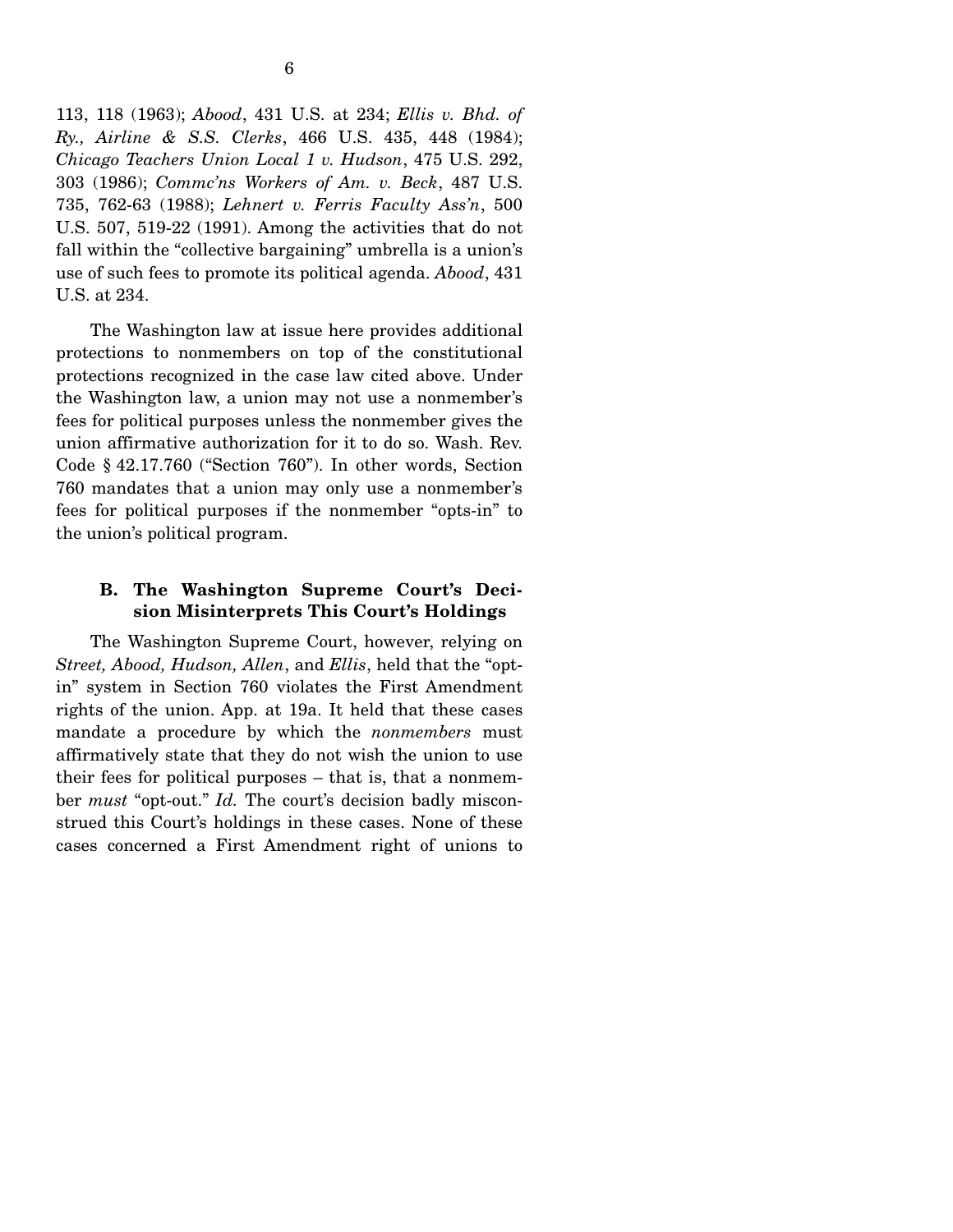have the government construct a system under which individuals are forced to associate with the union and have government withhold *political* funds for them, regardless of the procedure used. Indeed, absent other sections of Washington law, the unions have no right to expect this governmentally mandated relationship to exist in the first place. *See* App. at 36a (Sanders, J., dissenting) ("Should the legislature of the State of Washington choose to repeal the mandatory withholding provisions of RCW 41.59.060 and .100, there would be no constitutional impediment to doing so. And no party to this proceeding claims there is."). Instead of focusing on any constitutional right the union allegedly possesses to have the government appoint it a collective bargaining unit and withhold funds on its behalf, these cases focus on minimizing the harm the agency shop agreements have on *nonmembers* who are compelled to pay agency fees to the union as a condition of employment.

 The harm this Court sought to alleviate in each of these cases, of course, is the impact agency shop agreements have on the rights of nonmembers to not associate with the union and not be forced to financially support a political agenda with which they disagree. These are both key First Amendment concerns. *See Abood*, 431 U.S. at 234-35 ("For at the heart of the First Amendment is the notion that an individual should be free to believe as he will, and that in a free society one's beliefs should be shaped by his mind and his conscience rather than coerced by the State."). In that regard, this Court has been clear that the payment of agency fees in and of itself " 'has an impact upon [nonmembers'] First Amendment interests.' " *Lehnert*, 500 U.S. at 516 (quoting *Abood*, 431 U.S. at 222). As this Court has stated: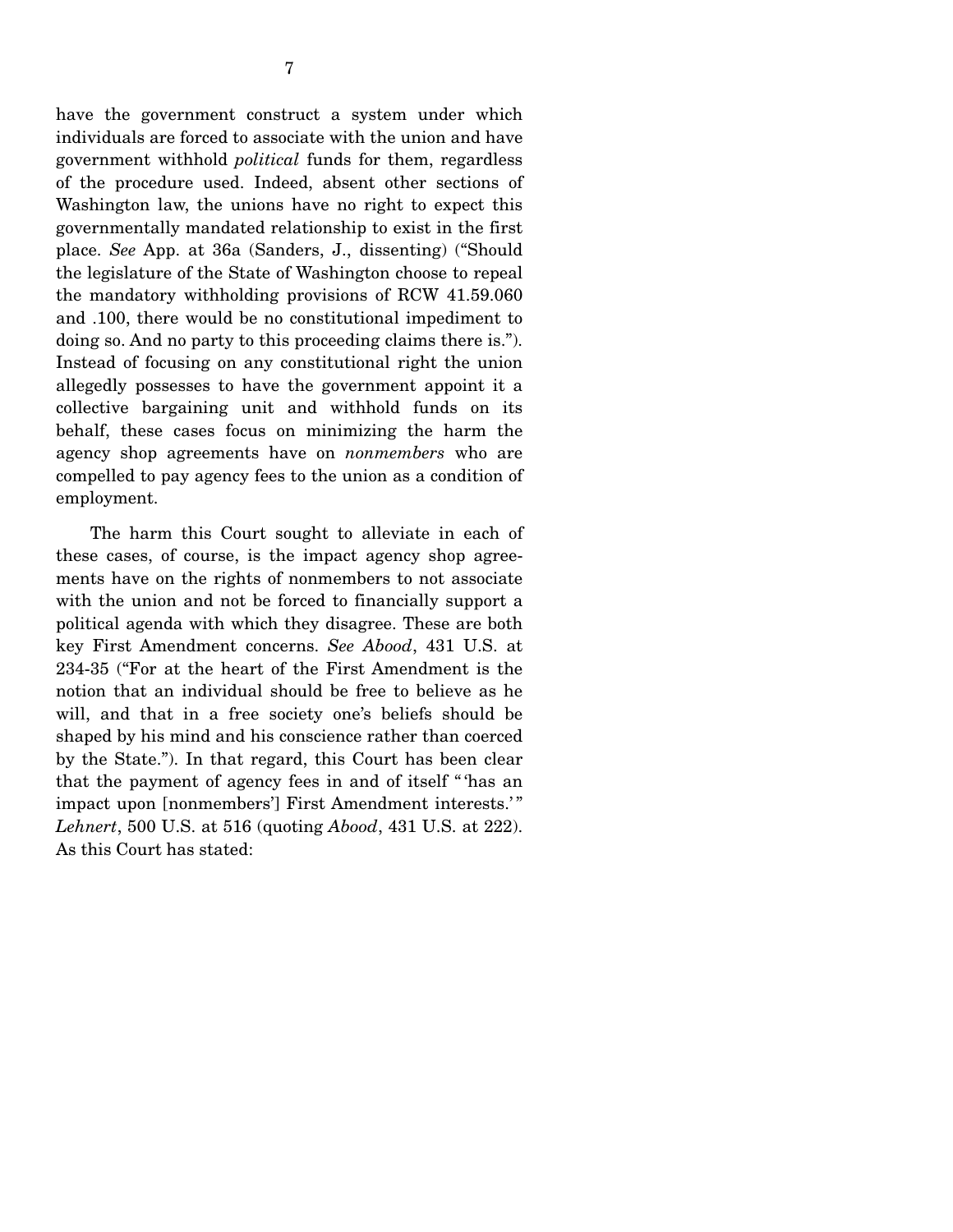Unions traditionally have aligned themselves with a wide range of social, political, and ideological viewpoints, any number of which might bring vigorous disapproval from individual employees. To force employees to contribute, albeit indirectly, to the promotion of such positions implicates core First Amendment concerns.

*Lehnert*, 500 U.S. at 516. Thus, the agency shop agreement, especially in the public sector, raises considerable First Amendment issues by requiring an employee to contribute funds to an organization to which he does not wish to belong.

 Under this Court's precedents, however, these concerns may be overcome by two governmental goals that justify any burdens on a nonmember's First Amendment rights: the desirability of labor peace and eliminating the problem of "free riders" who benefit from the union's collective bargaining activities but do not financially shoulder the cost. *Id.* at 517. This Court has identified *only* these two interests as being sufficiently compelling to justify the impact on the nonmember's freedom to not associate with the union. In none of these cases has this Court held that the union has a First Amendment right to use the government's creation of a collective bargaining unit as a short cut for raising funds for political purposes.

### **C. Section 760 Does Not Implicate Any Constitutional Rights Possessed By The Union**

 To be sure, a union may constitutionally spend funds for the expression of political views, to promote candidates, or to engage in other ideological activities not germane to the union's duties as a collective-bargaining representative. *Abood*, 431 U.S. at 235-36. But Section 760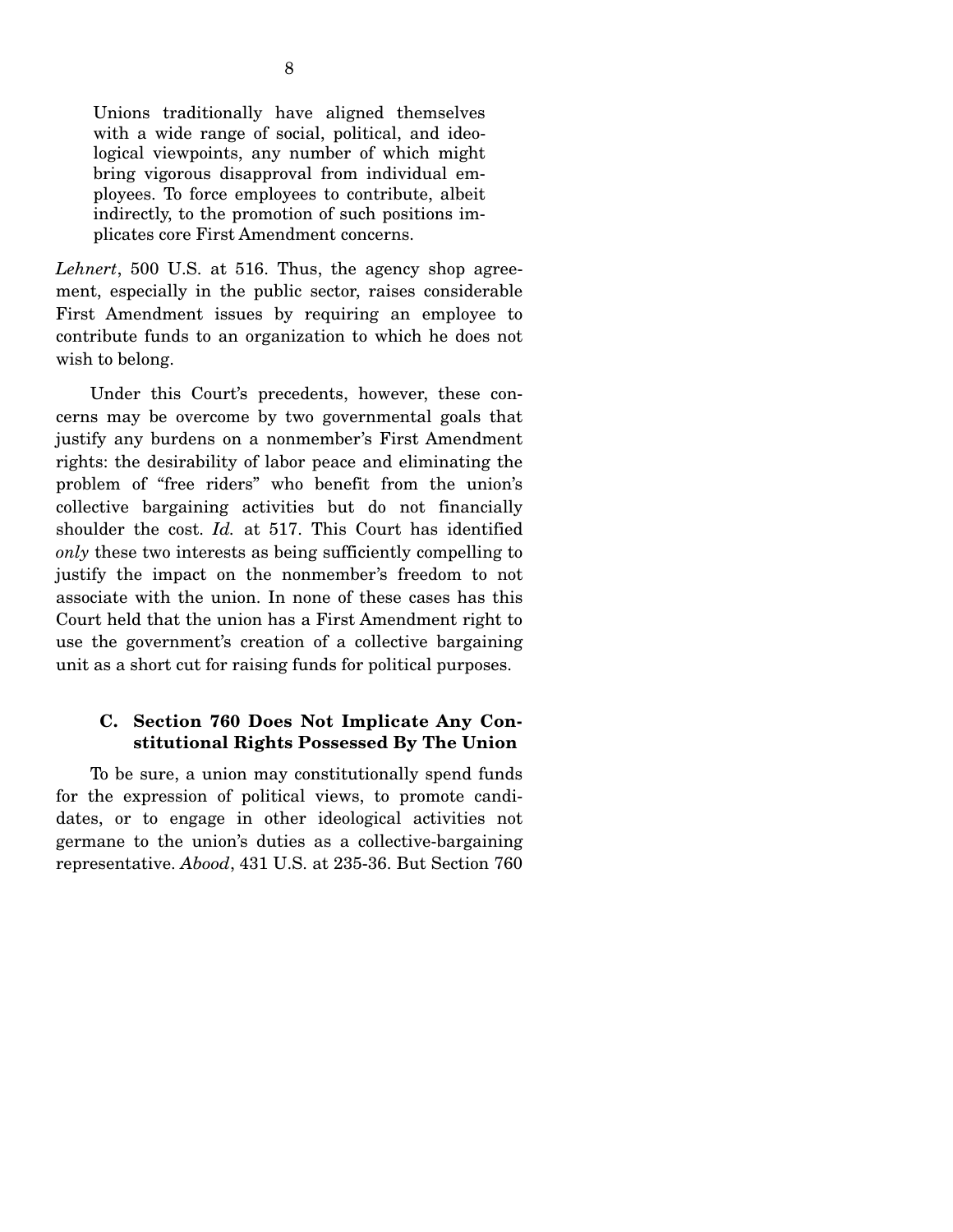impacts none of these activities. Under Section 760, the union may still engage in all of them. *See Street*, 367 U.S. at 770 ("Our construction therefore involves no curtailment of the traditional political activities of the railroad unions. It means only that those unions must not support those activities, against the expressed wishes of a dissenting employee, with his exacted money."). What Washington requires, however, is that the union get permission from the people who are forced to pay fees as a condition of their employment before it uses this money for political purposes.

 Nonetheless, the Washington Supreme Court held that an "opt-in" procedure violates the union's First Amendment rights because of the "obvious, significant expense involved in complying with" Section 760. App. at 19a. However, Section 760 creates no burden for the union at all. The activities the Washington Supreme Court described as unduly burdensome consist of identifying individuals who may contribute to the union's political activities, contacting them, persuading them of the attributes of the union's political goals, and requesting that they grant their consent to the use of their funds for these purposes. This is what every other political organization in the United States, from the Sierra Club to the National Rifle Association to the Socialist Workers Party, must do in order to get people to contribute funds. Contacting a discrete subset of individuals (*i.e.*, employees of local governments in Washington who are not members of the union) and trying to persuade them to grant permission to collect fees for political purposes is not an undue burden on the union – if anything, Washington's agency shop law makes the union's task easier than most. The union has no right – and should not have any expectation – to have the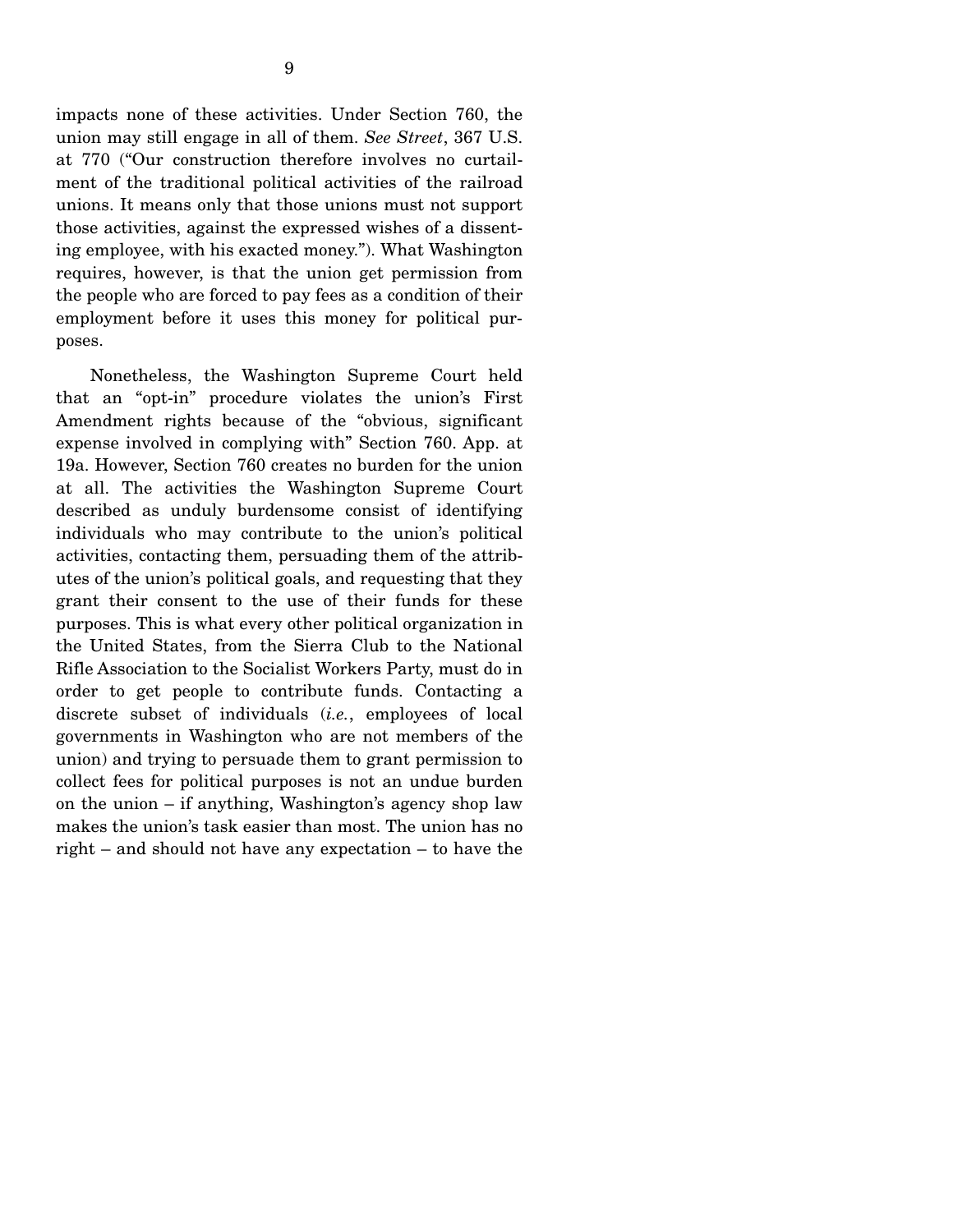government construct a procedure that permits the union to obtain money from people who do not wish to associate with it *and* that this procedure be as easy for the union to use as possible. Quite simply, Section 760 does not violate the union's constitutional rights because no rights are impacted by it.

 In sum, this Court should grant the Petition because the Washington Supreme Court's decision so radically misapplies this Court's decisions in *Street, Abood, Hudson*  and *Lehnert* that it conflicts with the holdings of those cases, despite purporting to follow them. *See* Sup. Ct. R. 10(c).

## **II. REVIEW IS NECESSARY BECAUSE THE WASHINGTON SUPREME COURT'S HOLDING THAT "OPT-OUT" PROVISIONS ARE CONSTI-TUTIONALLY MANDATED IMPLICATES THE RIGHTS OF NONMEMBERS TO REFUSE TO ANNOUNCE THEIR POLITICAL VIEWS**

 The Washington Supreme Court below held that the Constitution mandates an "opt-out" procedure for dissenting nonmembers and that a "presumption of dissent" violates the First Amendment rights of both the union and nonmembers. App. at 20a. This conclusion is contrary to this Court's decisions holding that an individual has a right to refrain from announcing her political beliefs.

 In *NAACP v. Alabama*, 357 U.S. 449, 462 (1958), this Court recognized the "vital relationship between freedom to associate and privacy in one's associations." This Court made clear that the "[i]nviolability of privacy in group association may in many circumstances be indispensable to preservation of freedom of association, particularly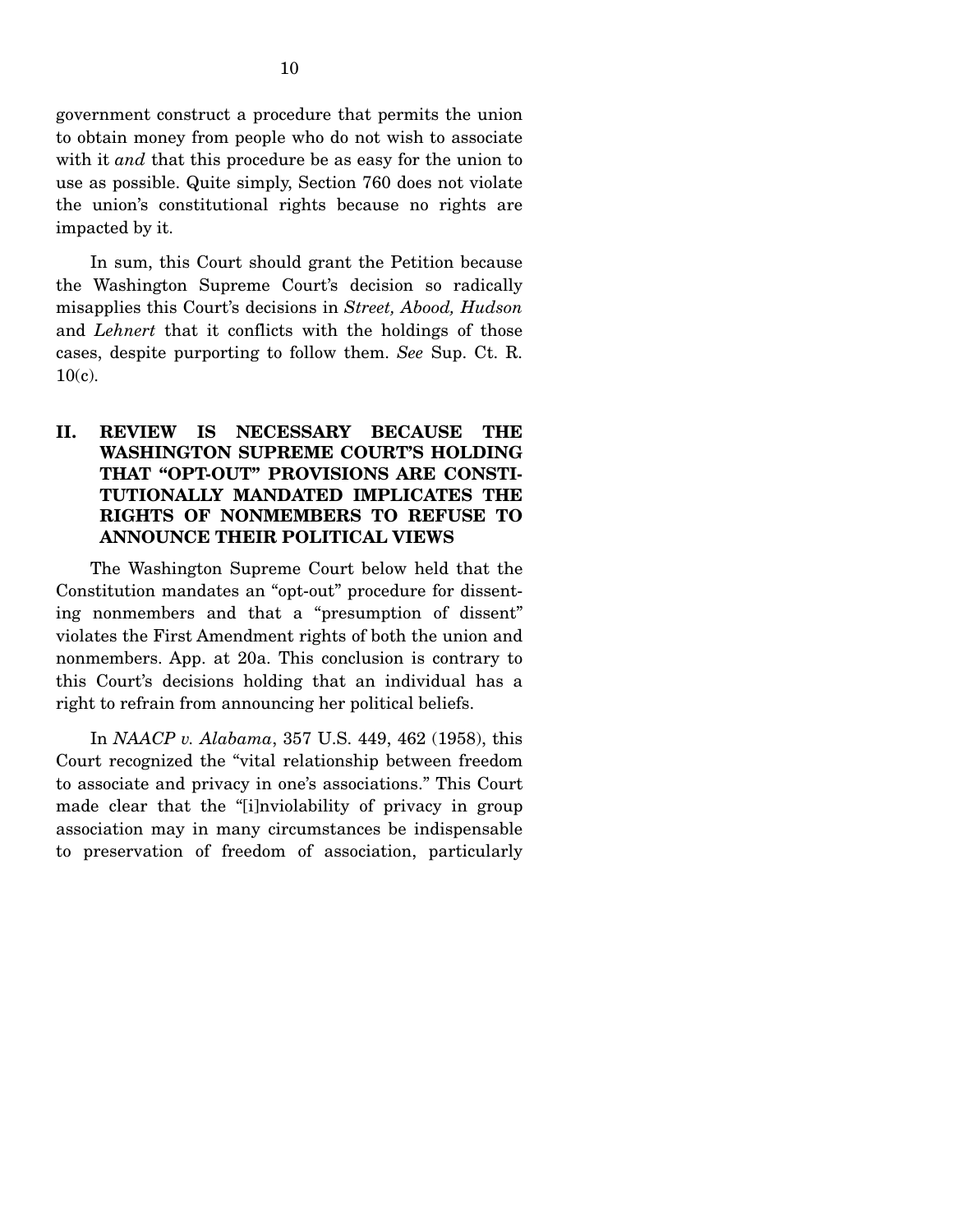where a group espouses dissident beliefs." *Id.* That concern is equally applicable here.

 An "opt-out" program requires the dissenting nonmember to publicly identify herself to the union as a person who, at the least, does not support the union's political goals or, at the most, actively opposes them. It requires the dissenting nonmember to inform her coworkers, her bosses, her subordinates, her employer, and the labor organization representing her in collective bargaining that her political views are not aligned with the union. It compels her to announce a political position that she may desire to keep private. It also identifies the objecting nonmember as a troublemaker and opens her to coercion or other forms of pressure to support the union's objectives. Unfortunately, this is not an idle concern and coercion is not something that occurred solely in the distant past. As testimony offered before a Congressional committee in 1997 demonstrates, coercion still plays a part in some union interactions with nonmembers:

Several workers appearing before the Committee testified as to the coercion and intimidation they experienced once they began to question the orthodoxy of full union membership and dues payment. Again, Kerry Gipe told the Committee: " . . . the union began an almost immediate smear campaign against us, led by our Local President ... portraying us as scabs, and freeloaders. . . . We had our names posted repeatedly on both union property and company property accusing us of being scabs. We were thrown out of our local union hall, and threatened with physical violence. . . . We were accosted at work, we were accosted on the street. We were harassed, intimidated, and threatened. We were told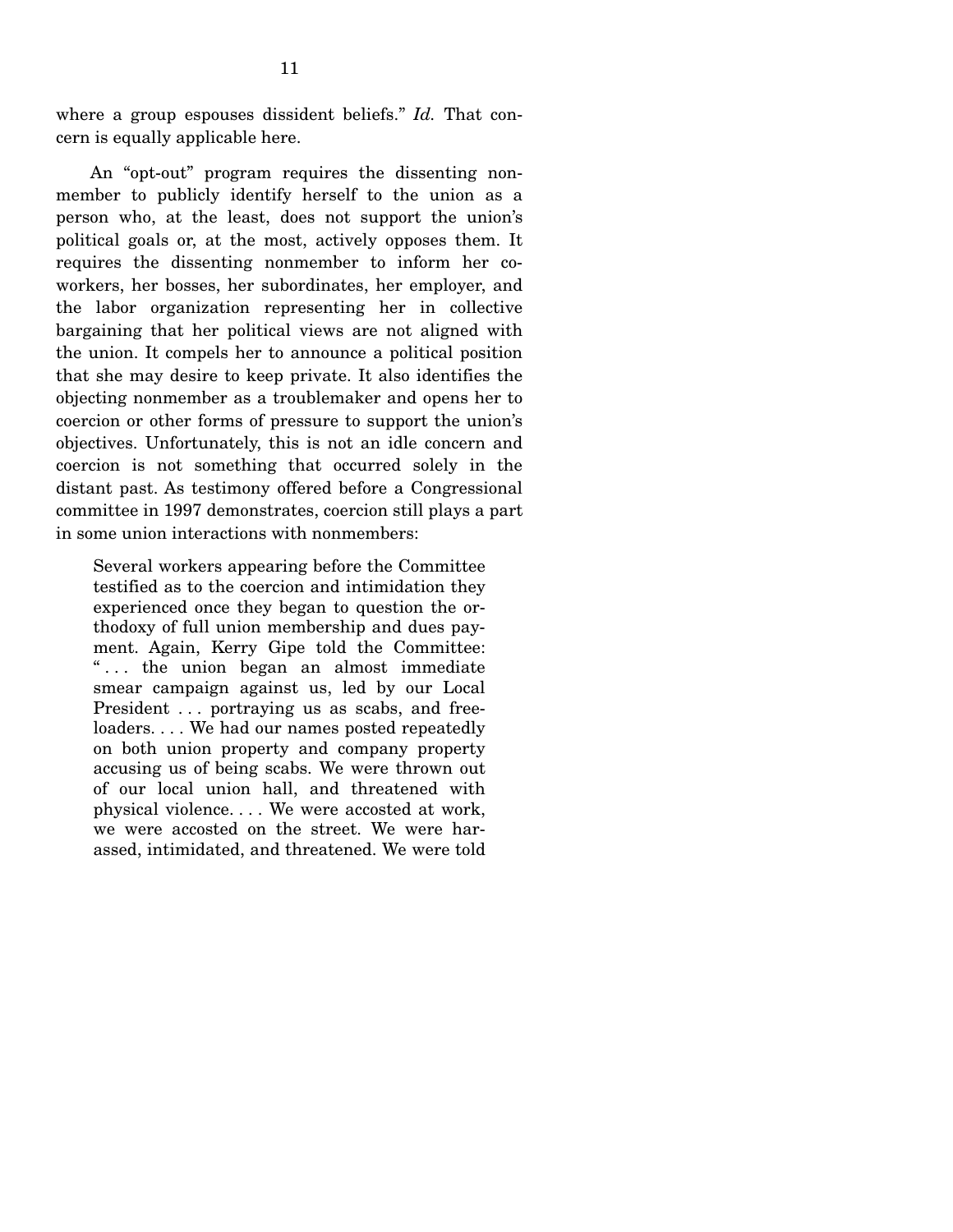our names were being circulated among all union officials in order to prevent us from every being hired into any other union shop at any other location. The union membership was told that we were refusing to pay any union dues which created a very hostile environment among our fellow workers."

12

 James Cecil of Clarkston, Michigan, testified that "the union agent wanted to know why I would not sign the check-off and join . . . he became angry and asked me who the hell I thought I was? Did I think I was some kind of intellectual? Did I think I was better than the other workers out there? I told him no, but I know what my rights are and I intend to defend them. . . . He promised me in no uncertain terms that he would bring the full force of his and the other unions down on me if I dared to do that . . . I was greatly concerned about retaining my job and for my physical well-being."

H.R. Rep. No. 105-397, at 8-9 (1997) (omissions in original). For workers in unions such as these, an "opt-out" requirement essentially means that they must raise their hand and possibly expose themselves to such treatment. The possibility of retaliation or coercion creates a powerful disincentive for the expression of fundamental First Amendment rights.

 In contrast, an "opt-in" procedure maintains a level of uncertainty about the political views of a nonmember who does not "opt-in." It gives the nonmember, like every other citizen, the option of being an enigma. *See* Aron Greg, *The Constitutionality of Requiring Annual Renewal of Union Fee Objections in an Agency Shop*, 78 Tex. L. Rev. 1159, 1177 (2000) (under the "opt-out" system, a union objector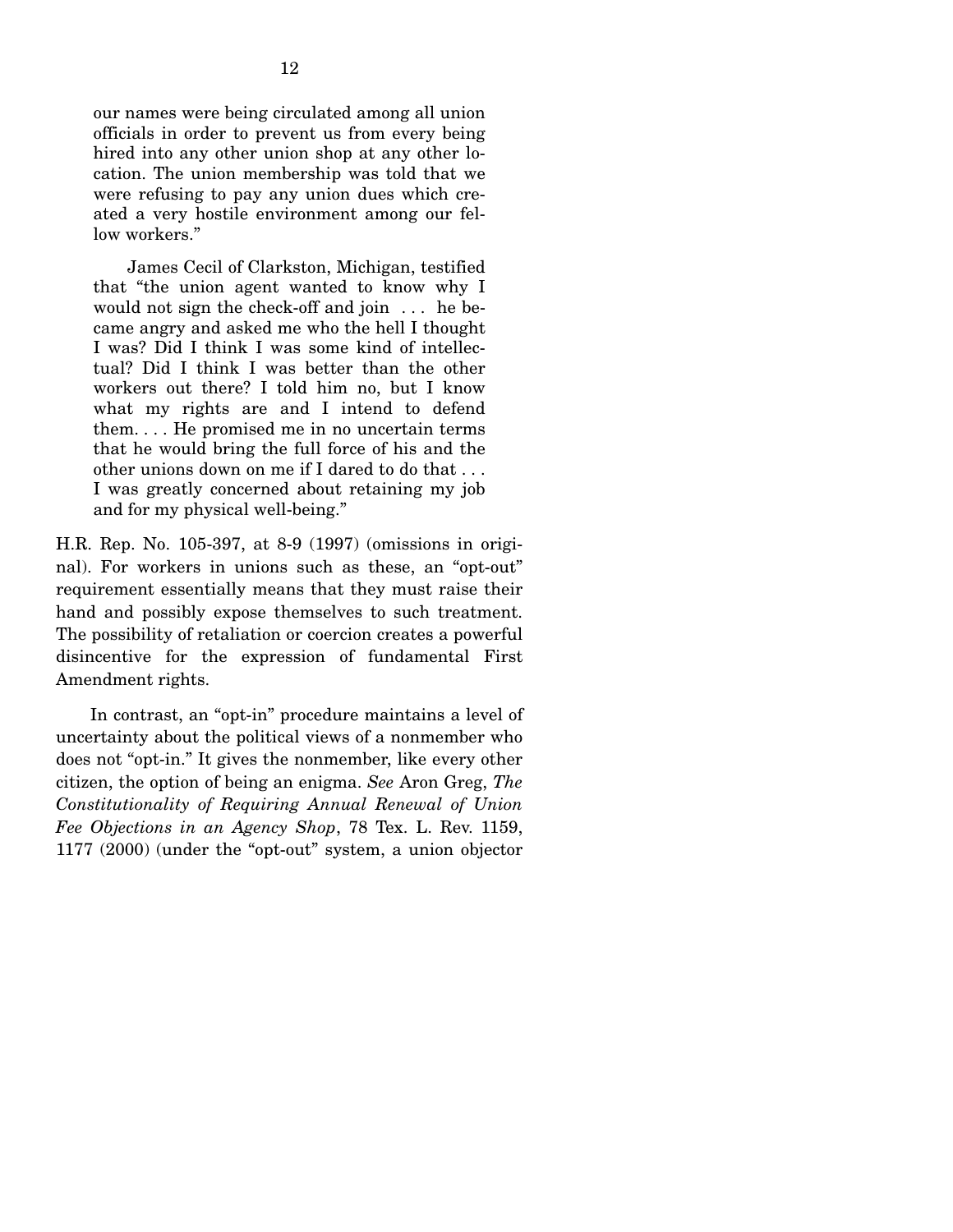must go to some lengths to refute the presumption that he supports the union's views). Does the nonmember actively oppose the union or are they simply disinterested in its political activities? Does the nonmember support the union's political activities but believe that her financial situation requires her to keep the money that would otherwise go to the union? While Washington's law does not completely preserve the dissenting nonmember's ability to keep her political views private, it does not require her to disclose the precise nature of her political beliefs to those around her.

 While this Court has never addressed the constitutionality of an "opt-in" procedure, it is clear that requiring people to affirmatively "opt-out" of contributing agency fees to a union's political activities presents serious constitutional problems. Section 760 resolves these problems. It does so while preserving the right of the union to request financial support from nonmembers. In short, Section 760 does not violate the Constitution – instead, it may be constitutionally *required.* 

 In deciding that an "opt-in" procedure was unconstitutional, the Washington Supreme Court decided an important federal question that has not been specifically settled by this Court. Moreover, it did so in a way that conflicts with the decisions of this Court recognizing a right to keep one's political beliefs private. This Court should therefore grant the WPDC's Petition. *See* Sup. Ct. R. 10(c).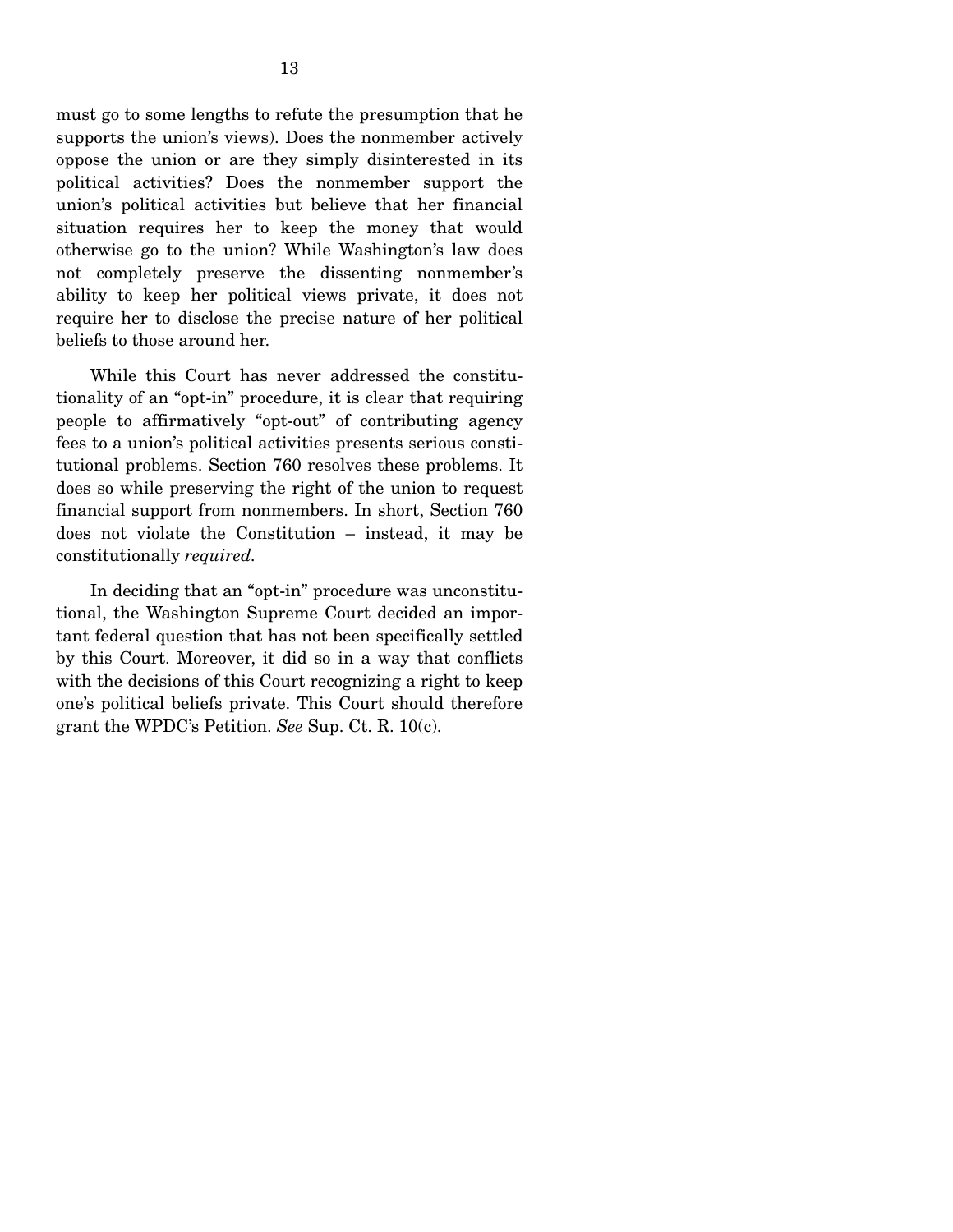## **III. A CONCLUSION THAT "DISSENT IS NOT TO BE PRESUMED" IS NEITHER CONSTITU-TIONALLY NOR LOGICALLY REQUIRED**

 Like the Washington Supreme Court, App. at 16a, the Respondents here may argue that this Court's statement in *Street* that "dissent is not to be presumed" means that this issue is settled. *See Street*, 367 U.S. at 774. This is wrong for two reasons. First, this Court in *Street* took great pains to avoid reaching the constitutional problems raised by the National Labor Relations Act (NRLA) and decided that case solely on statutory grounds. *Id.* at 765- 71. Second, it is clear that, in that statement, this Court was merely recognizing that "dissent is not to be presumed" *under the NRLA*. This is because the NRLA does not contain an "opt-in" requirement similar to that in Section 760. Indeed, it would have been inconsistent with the intent of Congress to presume a nonmember automatically dissents from the union's use of their funds for political purposes. This does not mean, however, that this statement is a declaration of constitutional principle or that it should be relied upon outside the context of the interpretation of the NRLA.

 Moreover, it is unclear why "dissent is not to be presumed" with regard to nonmembers. In that regard, the Seventh Circuit has identified two different types of employees who refuse to join a union: (i) an employee who is hostile to unions on political or ideological grounds, and (ii) an employee who is content with union representation, but who does not wish to pay any more for representation than he is forced to. *Gilpin v. Am. Fed'n of State, County, and Mun. Employees, AFL-CIO*, 875 F.2d 1310, 1313 (7th Cir. 1989). It is unclear why both types of employees should not be presumed to object to funding the union's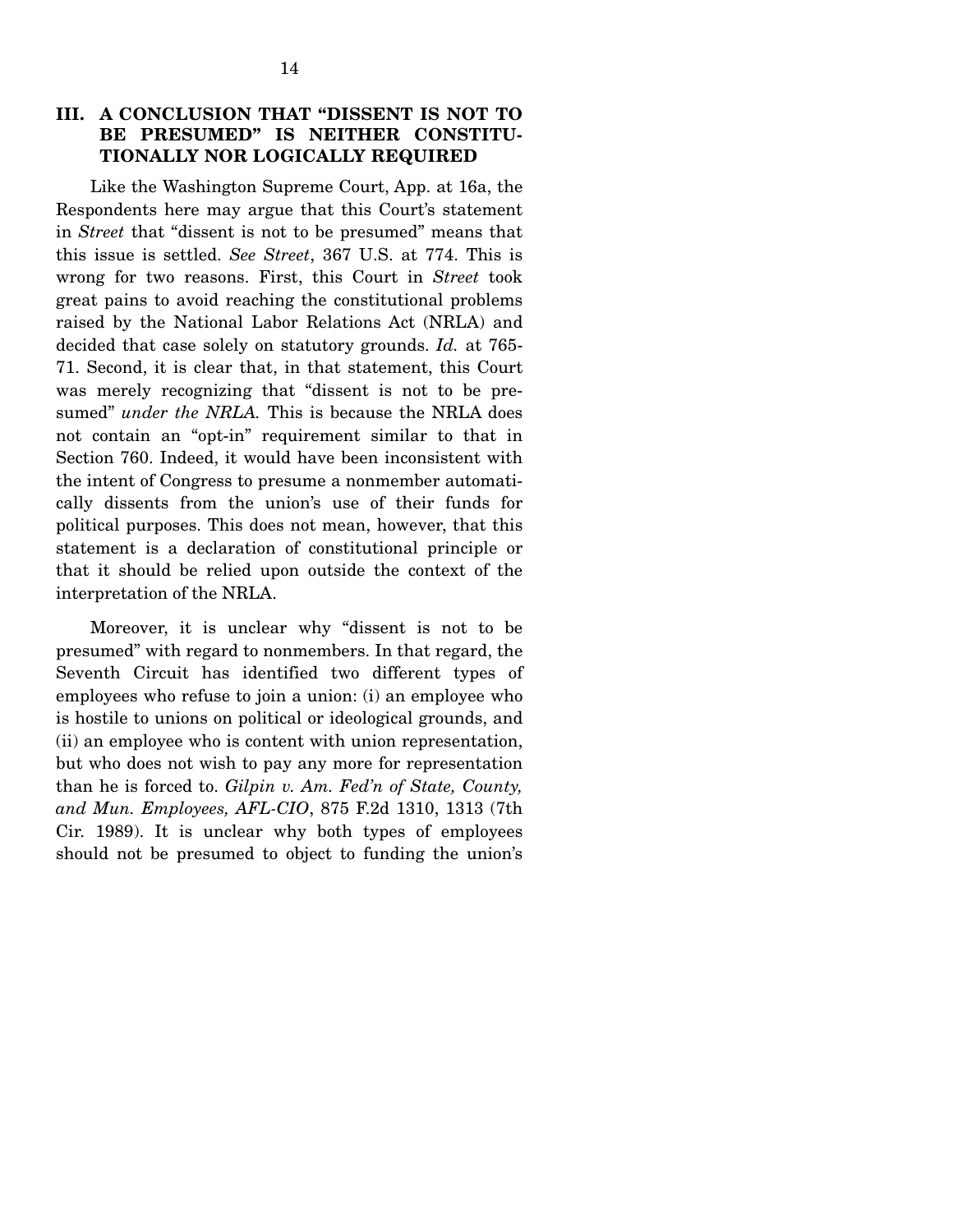political agenda. While each group of employees has a different reason for objecting, the end result is the same – both sets of employees do not want their fees to be spent on political activities. Thus, a presumption of dissent *from the union's use of these funds for political purposes* is eminently reasonable. In contrast, a presumption of acquiescence ascribes to these employees a level of agreement with the union's activities that common sense and logic do not support.

 By elevating the statement that "dissent is not to be presumed" to a constitutional principle, the Washington Supreme Court decided an unsettled federal question. This Court should grant the Petition to resolve this issue. *See*  Sup. Ct. R. 10(c).

### **IV. THIS COURT SHOULD GRANT REVIEW TO DETERMINE THE CONSTITUTIONAL VI-ABILITY OF "PAYCHECK PROTECTION" LAWS**

 The issue of whether a state may constitutionally provide additional procedural protections to nonmembers who do not wish to have a union use their agency shop fees for political purposes is unsettled. This issue is of significant importance because, if the decision of the Washington Supreme Court were to stand, it would undermine efforts across the country to pass what are commonly called "paycheck protection" acts similar to Section 760. The goal of these legislative efforts is to provide workers who are not members of a union, but who must nonetheless pay fees to a union, the ability to make individual and informed choices regarding the political, social, or charitable causes to which the union wishes to devote those fees. *See* Joe Knollenberg, *The Changing of the Guard: Republicans*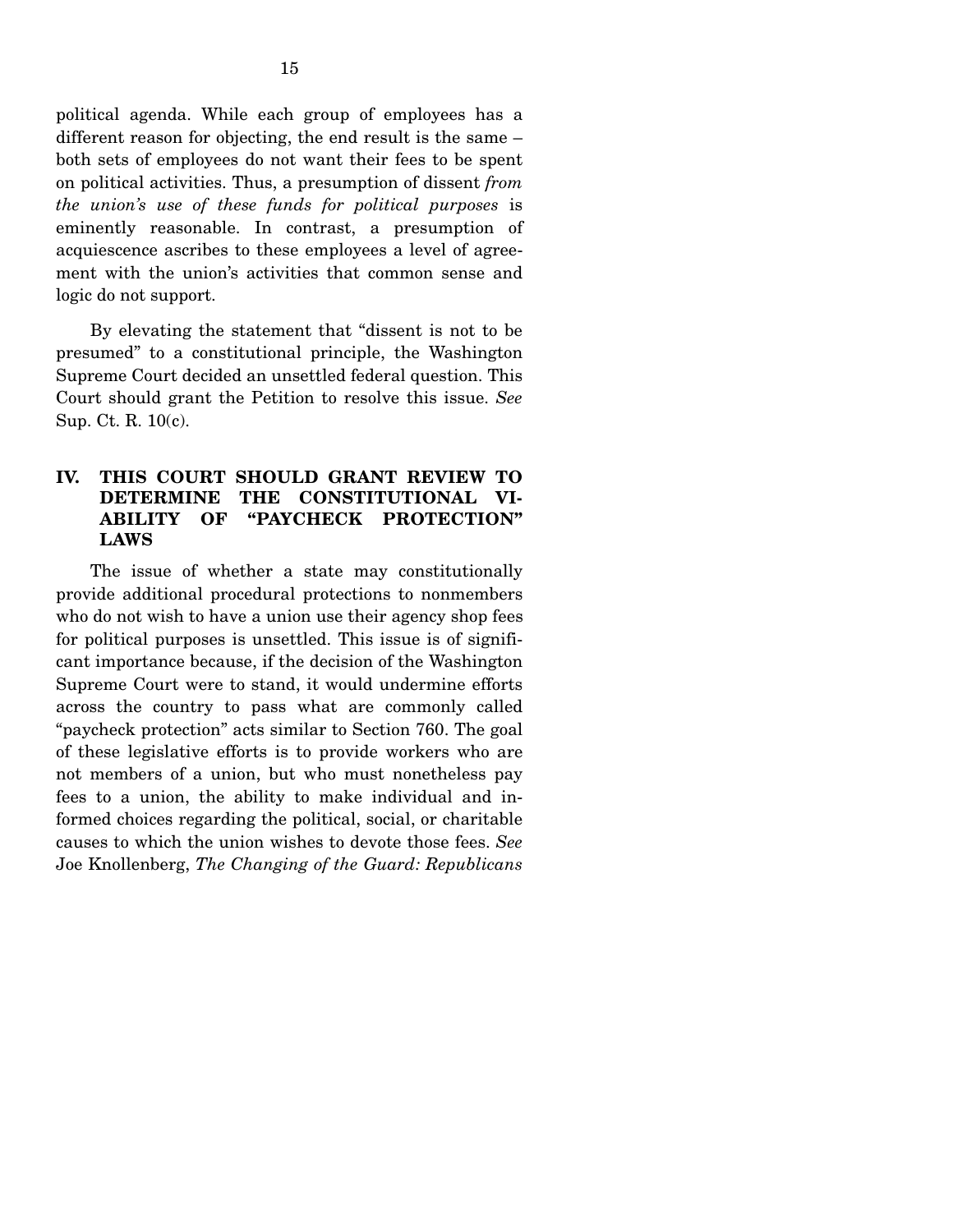*Take on Labor and the Use of Mandatory Dues or Fees for Political Purposes*, 35 Harv. J. on Legis. 347, 349-50 (1998) (describing efforts to pass paycheck protection acts in Congress); Michael C. Kochkodin, *A Good Politician Is One that Stays Bought: An Examination of Paycheck Protection Acts & Their Impact on Union Political Campaign Spending*, 2 U. Pa. J. Lab. & Emp. L. 807, 821-22 (2000) (describing arguments pro and con for paycheck protection acts).

 Section 760 was the first paycheck protection act passed in the United States. R. Bradley Adams, *Union Dues and Politics: Workers Speak out Against Unions Speaking for Them*, 10 U. Fla. J.L. & Pub. Pol'y 207, 218- 19 (1998). As such, resolution of its constitutionality by this Court will settle this issue on a national level and set clear guidance for Congress and state legislatures across the nation regarding the constitutionality of such acts.

--------------------------------- ♦ ---------------------------------